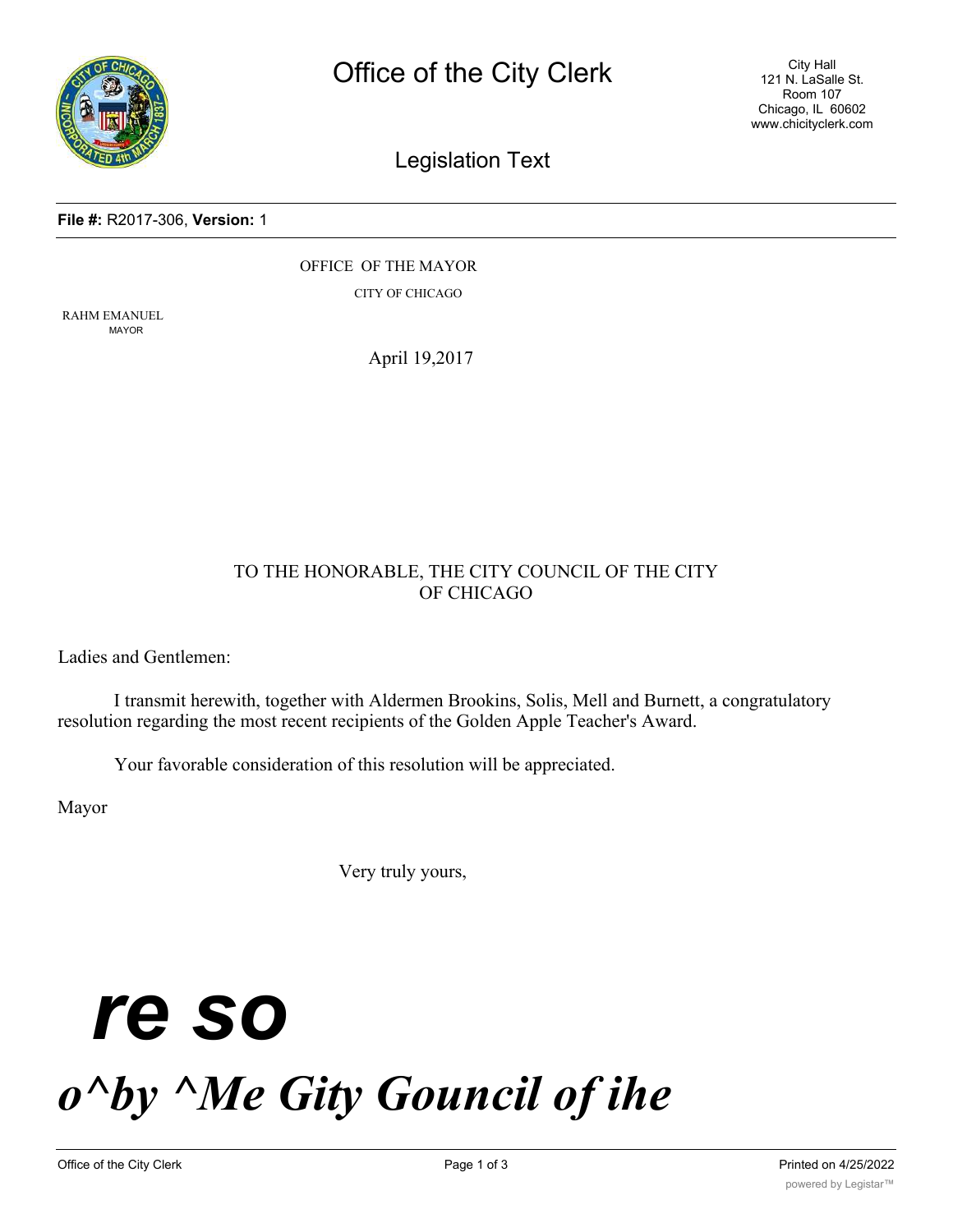## *Gity of Gkicago, Illinois*

**Aldermen Howard Brookins, Jr., Daniel Solis,. . Walter Burnett, Jr., Deborah L. Mell, and** presented by Mayor Rdhm Emanuel .,  $^{\wedge}$  and  $^{\wedge}$  and  $^{\wedge}$  and  $^{\wedge}$  9. 2017 ,..jy"

AvflCTCWS' <sup>T<sub>^e</sub></sup> Gc'lden. Apple Foundation has conferred its prestigious 2017 Golden Apple Award for .Excellence in Teaching on - four Chicago teachers and- • conferred its 2017 Stanley C. Golder Leadership Award on one Chicago school principal '., in recognition of their outstanding achievements as educators; and

WHEREAS, A not-for-profit organization based in Chicago, the Golden Apple

Foundation advances the profession of teaching by recognizing excellent educators; by,

recruiting and preparing talented high school students and college graduates,to. be •

teachers through innovative training programs; and by improving the skills of current -

teachers through professional development; and ........................■' ' ∴′vv

WHEREAS, Dedicated to its : founding proposition •that "all children deserve excellent teachers," the Golden- Apple; ^Foundation has<sup>1</sup> recognized, exceptional -teachers in the Chica'go area each year since 1986; and -. ; > ■ ■

WHEREAS, Chosen through a rigorous process by a volunteer committee of . distinguished Chicago-area educators, thjs year's recipients of the Golden Apple Award' were selected from over 600 nominees; they are indeed worthy of recognition by their peers; and  $-$  '/  $y$  .  $\blacksquare = \blacksquare' \blacksquare' = \blacksquare$ ;'

WHEREAS, The Chicago recipients of the 2017 Golden Apple'.Award for Excellence .-=. in Teaching.are Mr. Fitzgerald Crame, 4th-8.th gfadeJanguage-brts^math, science, STEM, arts, and electives teacher, Thomas .A. Edison Regional Gifted Center, Ms. Sarah Fqller, -6thr8th grade literacy and '-social'science teacher, Jonathan Burr Elementary School,. Ms. C Karen Ramirez, 6th' grade reading, writing, and social studies teacher,. Richard J. Daley Academy, and Ms. Alison Ridgway, 6th-8th grade math teacher, 'Skinner North Classical -.... Elementary School; and : ..- ' \\r-w <file:////r-w>;.{ '''"'■ y'y:'yf "'.,'..'■' ' ■ ■ ■ -'.,i

■<sup>;</sup> • WHEREAS, The recipientdf the '2017 Golden Apple' Stanley C. Golden Leadership ' AwgrdvisMs, Phyllis Cavallone-Jurek, Principal, St. Therese-Chinfese'Cathplic School; and. ■'■ ■

WHEREAS, Each Golden-Apple Award recipient receives a tuition-free, spring ' quarter sabbatical to